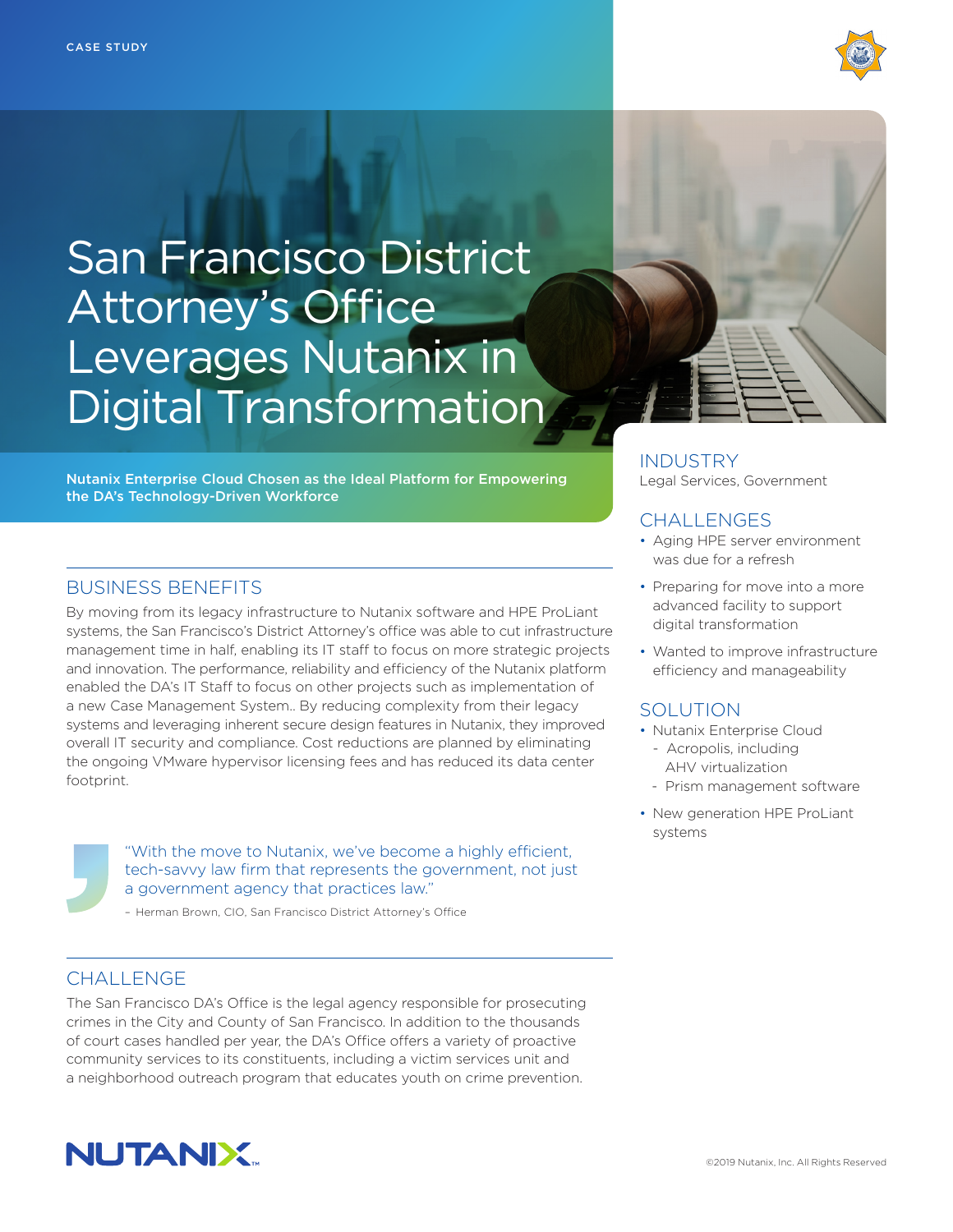"Our goal is to make San Francisco one of the safest large cities in the US, but we also want to prevent the crimes from happening in the first place. That's where our outreach programs come into place," noted Herman Brown, CIO.

Brown and his team are responsible for supporting the IT needs of the agency's 320 attorneys and staff members, and up to 100 student interns that work in the office throughout the year. "The role of technology in the DA's Office has become increasingly important over the past few years," Brown said. "There has been a steady progression of IT from just being a support center, to having a seat at the table with the executive team where we talk about overall agency strategy and direction, and examine how technology can us help meet our goals."

One of the biggest challenges Brown faces as CIO is keeping up with the ever-increasing expectations of the agency's end users, while staying within the allocated IT budget. "My primary goal is to implement all of the new applications and innovative technologies our employees need to be productive, ensuring that everything runs as simply, reliably, and quickly as possible — within our annual budget," explained Brown.

## **SOLUTION**

Brown and his team started looking for new IT infrastructure to replace the aging HPE server environment in 2018. The team evaluated several hyperconverged solutions, including Nutanix Enterprise, Dell EMC VxRail, and Scale Computing HC3. "We created a matrix of the pros, cons, and benefits of each solution. Nutanix was the clear winner in every measure, including performance, cost, and reliability," Brown reported.

The DA's Office made the decision to purchase Nutanix OS software and deploy it on HPE ProLiant hardware. "We've always been happy with our HPE servers - it's a solid solution. Finding out that Nutanix was compatible with HPE was just the icing on the cake," said Brown. The DA's Office is now running all of its enterprise, legal, and office productivity applications file sharing and print servers, DHCP, Active Directory, and SQL Server workloads on the Nutanix platform.

## CUSTOMER OUTCOME

#### More Time to Innovate

The move to Nutanix has eliminated nearly all of the overhead and maintenance tasks associated with the legacy infrastructure. "With Nutanix, we've cut the time required to manage the environment in half," said Brown. "We currently have about 30 IT projects on our radar, so there are always plenty of more important things our team can work on instead of just managing infrastructure."

Brown and his team are also using Nutanix's analytics and dashboards to present information in real-time, not only for the IT support services staff, but for the entire agency. "When anyone comes to us for assistance, they can look at the Nutanix dashboard and see all of the information they need. That saves a lot of time for our end users, and also enables our IT team to focus on more strategic projects."

#### Keeping Up with the Influx of New Data

The separate worlds of technology and law have collided in a big way recently with the rollout of body-worn cameras by police officers. Surveillance, video, Nest, and other monitoring solutions are now available to the average citizen. As a result, a large number of the DA's cases now involve cellphone video evidence or photos people have taken on the street.

"Being able to determine where defendants have been and placing them at the scene of a crime is huge in solving our cases," explained Brown. "We also developed a forensic lab in our office where we can do social media tracking, and pinpoint cellphone usage based upon cellular triangulation. Criminals are becoming

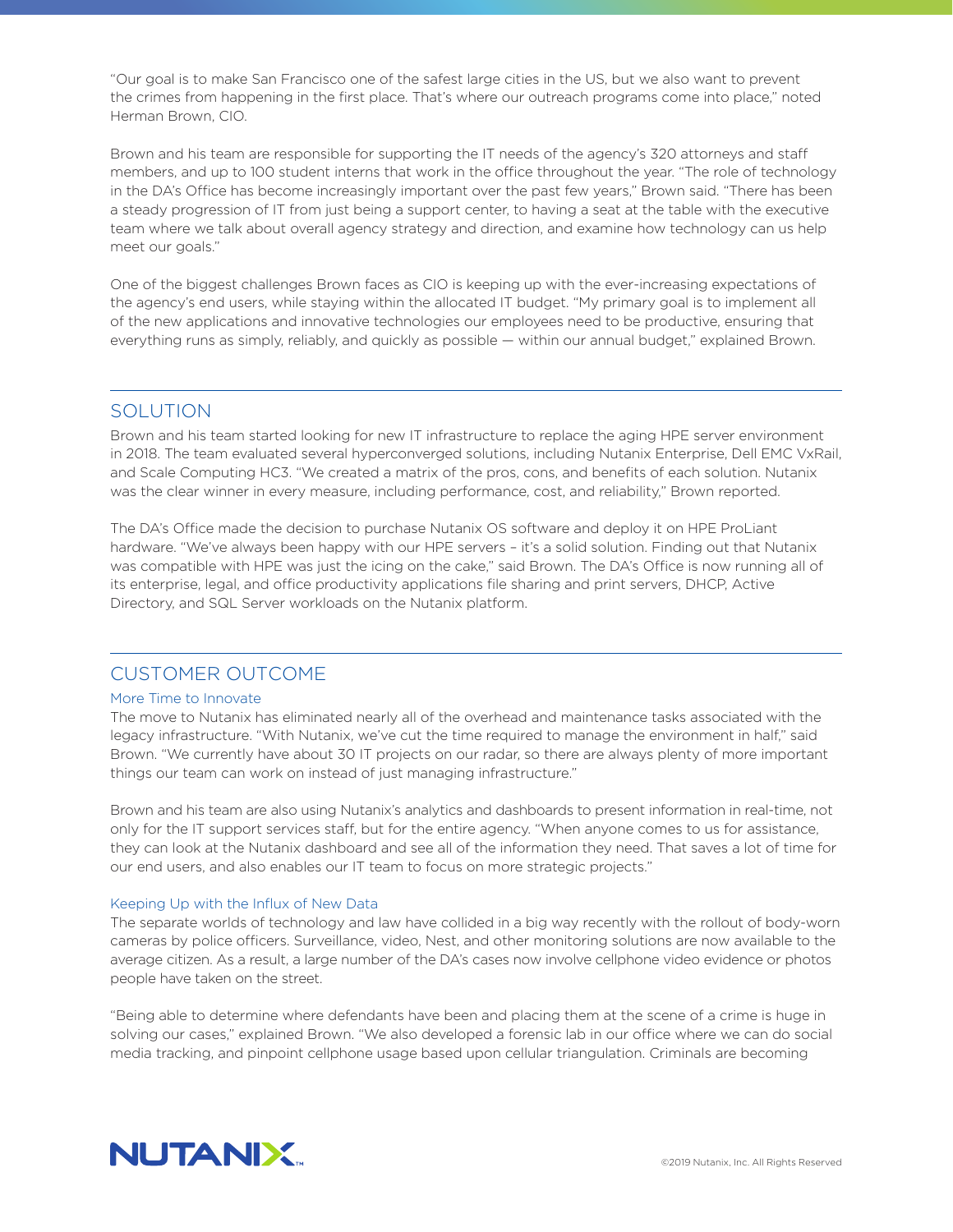much more sophisticated every day, so we have to remain diligent to stay ahead of them. The Nutanix platform is enabling us to manage the huge influx of digital data from all of these new sources, obtaining the necessary evidence to try and convict any guilty parties."

#### Moving into a New Facility

The DA's Office recently moved from its existing location in San Francisco into a more modern facility. "Before the move, the DA and I sat down and talked about making the new building a technology haven for our agency, with A/V equipment mounted on the walls of our conference rooms and Wi-Fi access throughout the building," said Brown. "We also added a multipurpose room with a podium, microphone, and camera so we can record press conferences, training sessions, and events in that room and stream them live to the DA Twitter account or Facebook."

The DA's office made the decision to upgrade all of its legacy infrastructure before the move. "The cost per square foot for real estate in San Francisco is extremely high, so we wanted to shrink the footprint as much as possible before we moved into the new facility," explained Brown. "That's another way Nutanix is helping us save money. The small form factor of the Nutanix and HPE solution is helping us reign in our data center expenditures going forward."

#### Empowering a Mobile Workforce

The DA's Office is committed to helping its employees work remotely. All of the agency's staff and legal professionals are now given a mobile device so they can work equally well inside or outside of the office, including in the courtroom. Brown and his team are also implementing a new case management system that will support the staff's ability to easily access files remotely.

"Historically when lawyers went to court, they packed all of their papers into large boxes and rolled them into the courtroom using 'shopping carts'," explained Brown. "The ability to safely and securely digitize all case records is giving our attorneys much more flexibility. They will be able to walk into the courtroom with just a laptop or a tablet, and access all the information they need without flipping through dozens of paper folders. This will increase their efficiency as lawyers, and ultimately, their ability to win cases."

#### Reigning In Costs

"One of the biggest challenges we face in IT is obtaining the budget to implement new technologies, versus just enough funds to just keep the lights on," noted Brown. "Since we rarely have enough resources — time, money, or people — to implement everything we'd like, we have to be very strategic about how we spend our budget."

One of the ways the DA's Office was able to reign in IT costs was by moving from VMware to AHV, the Nutanix hypervisor. "We were getting tired of paying the annual subscription fees for vSphere," admitted Brown. "Migrating to AHV allowed us to move away from that paid service to a more economical and efficient solution, allowing us to spend our IT budget more strategically. Nutanix is enabling us to modernize our law firm, resulting in more efficient use of tax dollars. Our constituents in San Francisco should be very happy that we're utilizing Nutanix technology because it enables us to do more with less."

#### Improving Data Security

The DA's Office is also responsible for the security and compliance of all data in its criminal justice information system(CJIS). "We need to ensure that our confidential data is protected at all times," said Brown. "We're always on the lookout for anyone maliciously attempting to breach or share our data, but we must also make sure that breaches aren't happening internally through lack of knowledge of the processes and procedures in place to protect that data."

Nutanix is helping the DA's Office address the all-important security aspect of its data through encryption at rest for digital records, consolidating everything into one 'source of truth' on Nutanix. "Being able to encrypt data at rest is very important. If a breach ever does happen, that information is useless to anyone with unauthorized access," stated Brown. "The Nutanix technology is enabling us to minimize the risk of both internal and external data breaches."